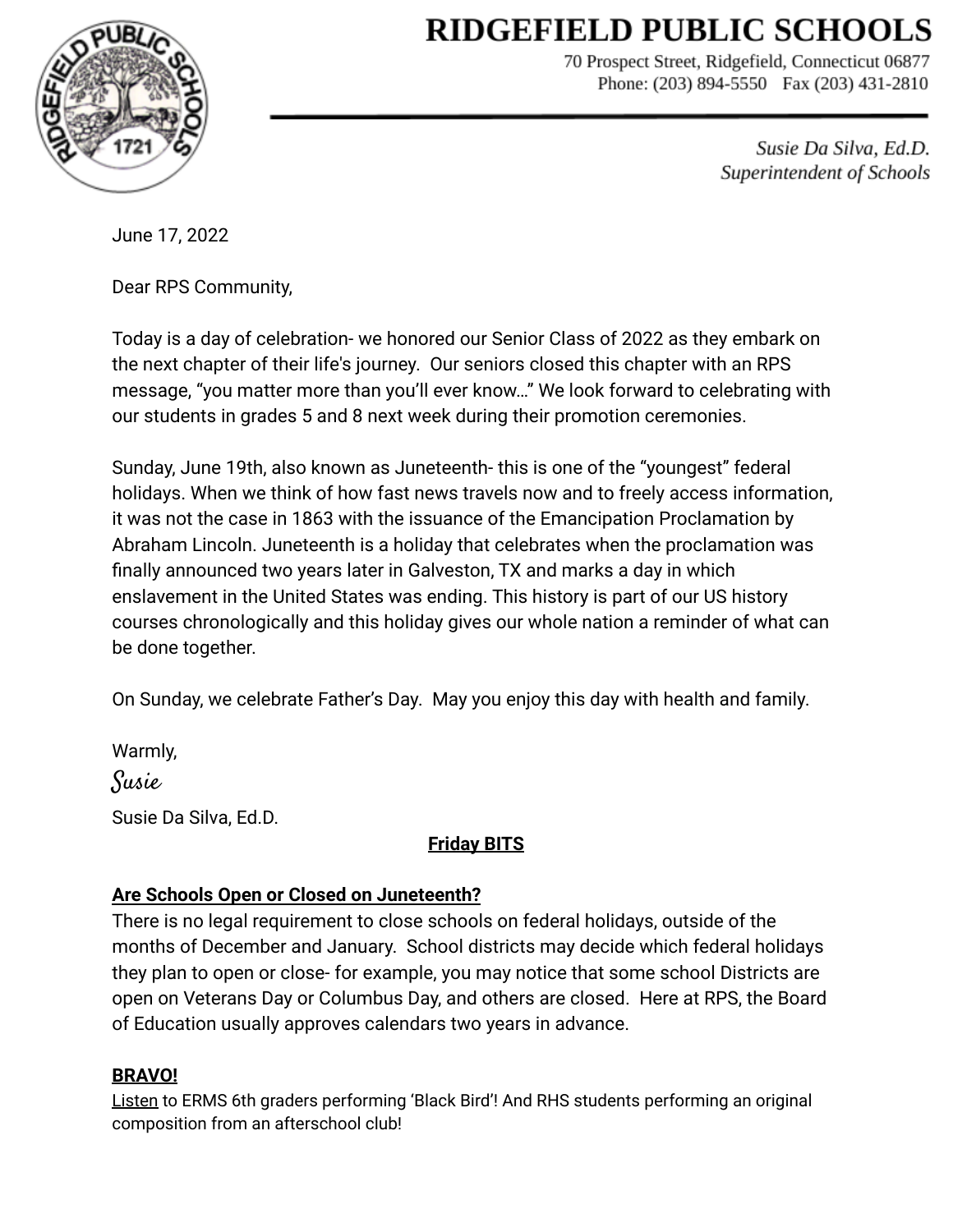## **Summer Enrichment Grants funded by CT Department of Education**

Families can search high quality, community-based, and financially accessible summer enrichment programs by visiting: [https://summerct.org/.](https://gcc02.safelinks.protection.outlook.com/?url=https%3A%2F%2Fsummerct.org%2F&data=05%7C01%7CMadi.Csejka%40ct.gov%7Ce30eb39fd893450fcb4308da4d7a921c%7C118b7cfaa3dd48b9b02631ff69bb738b%7C0%7C0%7C637907486073302494%7CUnknown%7CTWFpbGZsb3d8eyJWIjoiMC4wLjAwMDAiLCJQIjoiV2luMzIiLCJBTiI6Ik1haWwiLCJXVCI6Mn0%3D%7C3000%7C%7C%7C&sdata=t2IRw5co4hfd02fIYlxshO%2F%2BfLmU56Z8mpk0apsC1bk%3D&reserved=0)

## **From the Governor's Council on Women and and Girls Education and STEAM Subcommittee**

The Governor's Council on Women and Girls Education and STEAM Subcommittee has launched the centralized Advancing Women and Girls in STEAM Portal in an effort to keep young women and girls engaged in science, technology, engineering, art, and mathematics. The portal provides a "one-stop shop" for parents, educators, students, employers, and researchers connecting many educational STEAM programs and activities. You can access the portal here: [https://portal.ct.gov/steam?language=en\\_US](https://portal.ct.gov/steam?language=en_US)

## **RPS NEWS FOUND [here!](https://drive.google.com/file/d/1Erh1D_JbXDIw4VHnUIe5oVxIQICP8Ypl/view?usp=sharingFyyjeDYlddDOB0dL7AdUZlgoU/view?usp=sharing)**

#### **Registration for Before-School Care for Late Elementary Schools on July 1st**

At a recent Board of Education meeting, the district announced that the Ridgefield Boys and Girls Club will be offering before-school care from 7:00 a.m. to 9:00 a.m. for students of the three later-starting elementary schools. Look for more information to come.

#### **Friendly Parking Reminder - Handicap Accessible Spaces**

We kindly remind any and all guests to our schools for visits, or pick ups from school and athletic events to be mindful that handicap accessible parking spots are solely for cars with an issued handicap placard. As we near the end of the year and school celebrations will take place, and parking lots will be full, please be sure to respect the handicap parking signage and those individuals who need those spaces due to their special needs.

#### **[Ridgefield Tiger Talk](https://sites.google.com/ridgefieldps.net/tigertalk/home)**

This will be the last Tiger Talk for the 2021-22 school year! But don't worry we will return at the beginning of the school year in the fall! In this week's show we welcome Superintendent Dr. Susie

Da Silva; Assistant Superintendent, Cory Gillette; and Assistant Superintendent of Special Services, Dr. Elizabeth Hannaway. We close out the year by talking about all of the exciting graduations; the amazingly jam-packed summer of fun RPS is providing its community; and a brief talk about all the things we are excited about for the fall. Thanks for listening, we here at Ridgefield Tiger Talk are wishing everyone a happy, restful, and safe summer!